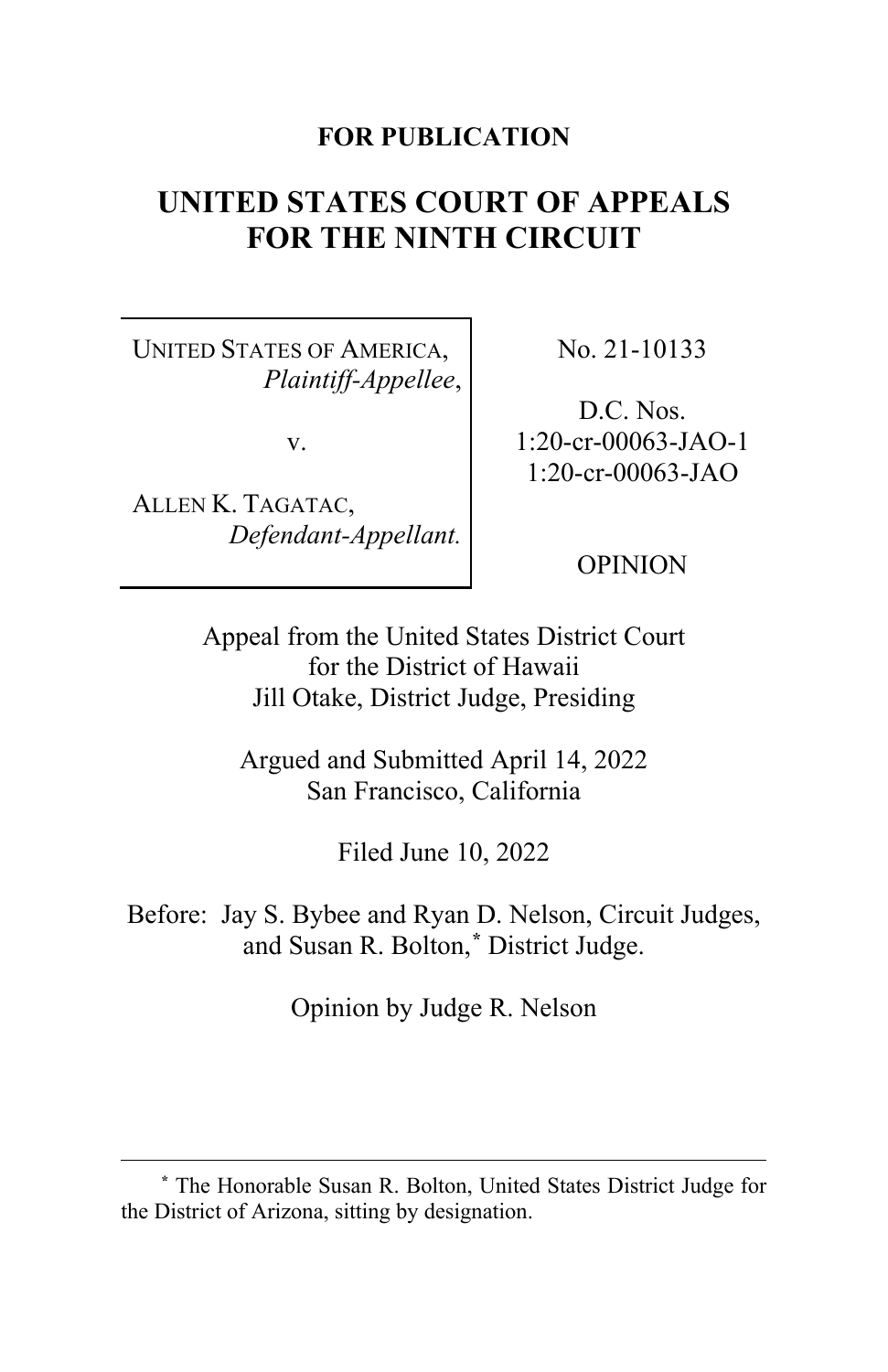# **SUMMARY[\\*\\*](#page-1-0)**

#### **Criminal Law**

The panel affirmed a sentence in a case in which the defendant challenged his designation as a career offender under U.S.S.G.§ 4B1.1(a)(3), arguing that an earlier Hawai'i state conviction for second-degree robbery does not qualify as a crime of violence under the categorical approach in *Taylor v. United States*, 495 U.S. 575 (1990).

The defendant argued that Hawai'i's second-degree robbery statute, Haw. Rev. Stat. § 708-841 (1986), is not divisible and sweeps too broadly to be a crime of violence because § 708-841(1)(c) criminalizes reckless conduct. He conceded that, if the statute is divisible, his conviction under  $§$  708-841(1)(b) (in the course of committing theft, threatening the imminent use of force with intent to compel acquiescence) is a crime of violence. Noting that the Supreme Court of Hawai'i has weighed in on the question, the panel held that the subsections in the statute describe unique elements of separate offenses, not alternative means of committing the same offense, and that the statute is therefore divisible. The panel wrote that this conclusion is confirmed by the jury instructions for the defendant's offense, and therefore rejected the defendant's contention that because Hawai'i requires jury unanimity for various reasons, unanimity cannot establish divisibility. The panel explained that even if there are some instances when unanimity may be required for other reasons, the Hawai'i courts use unique jury instructions for each subsection of the

<span id="page-1-0"></span>**<sup>\*\*</sup>** This summary constitutes no part of the opinion of the court. It has been prepared by court staff for the convenience of the reader.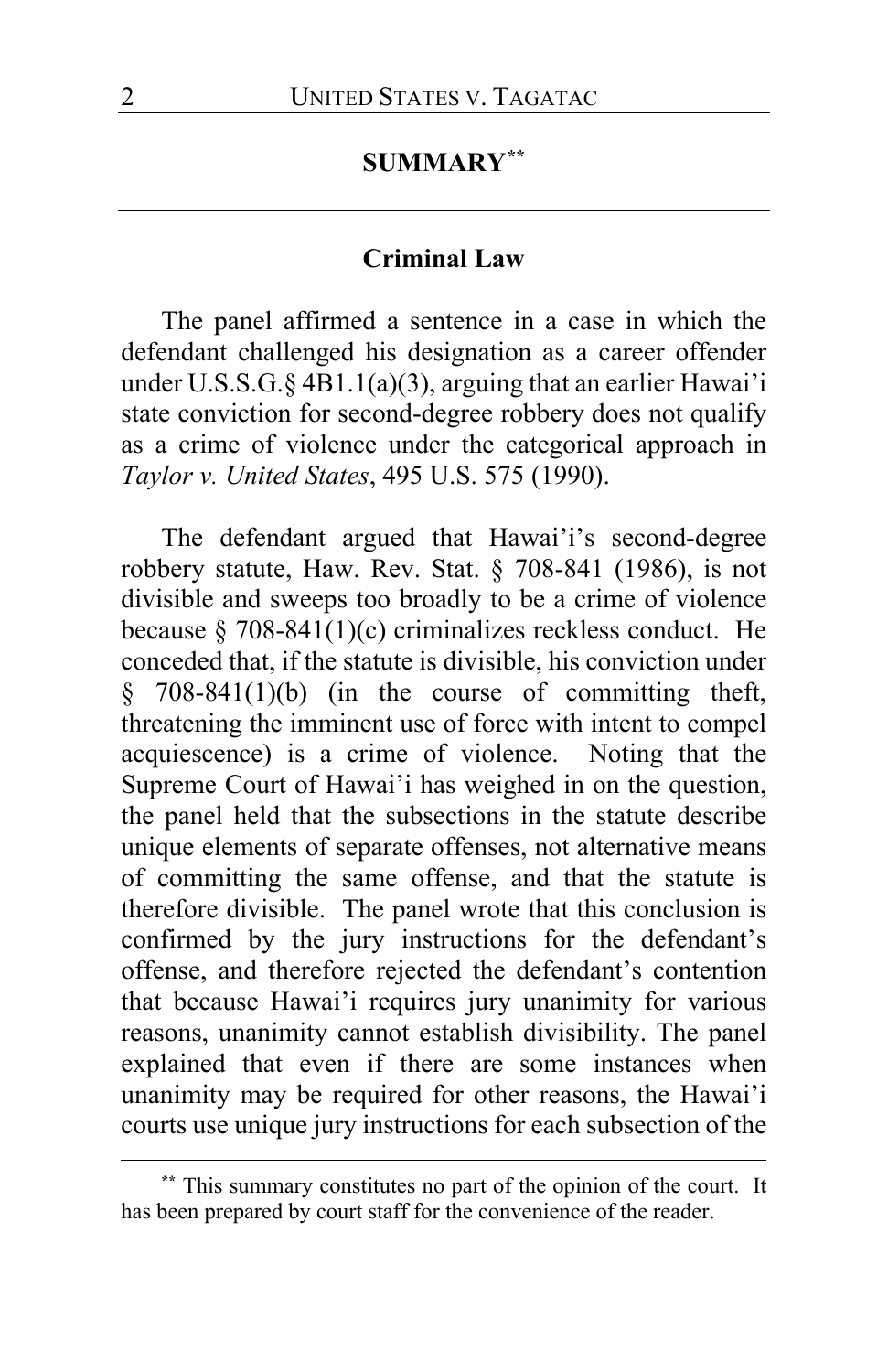second-robbery statute, such that the jury cannot disagree on whether a defendant charged with violating subsection (b) threatened the imminent use of force with intent to compel acquiescence.

# **COUNSEL**

Maximilian J. Mizono (argued), Assistant Federal Public Defender; Salina M. Kanai, Federal Public Defender; Office of the Federal Public Defender, Honolulu, Hawaii; for Defendant-Appellant.

Michael Francis Albanese (argued), Attorney; Marion Percell, Chief of Appeals; Judith A. Philips, Acting United States Attorney; United States Attorney's Office, Honolulu, Hawaii; for Plaintiff-Appellee.

## OPINION

R. NELSON, Circuit Judge:

Allen Tagatac was convicted of bank robbery and sentenced as a career offender. Tagatac appeals that designation, arguing that an earlier state conviction for second-degree robbery does not qualify as a crime of violence under the categorical approach in *Taylor v. United States*, 495 U.S. 575 (1990). We hold that Hawai'i's seconddegree robbery statute is divisible and Tagatac's conviction under subsection (b) is a crime of violence.

#### I

Years before his federal bank robbery conviction, Tagatac was convicted of second-degree robbery and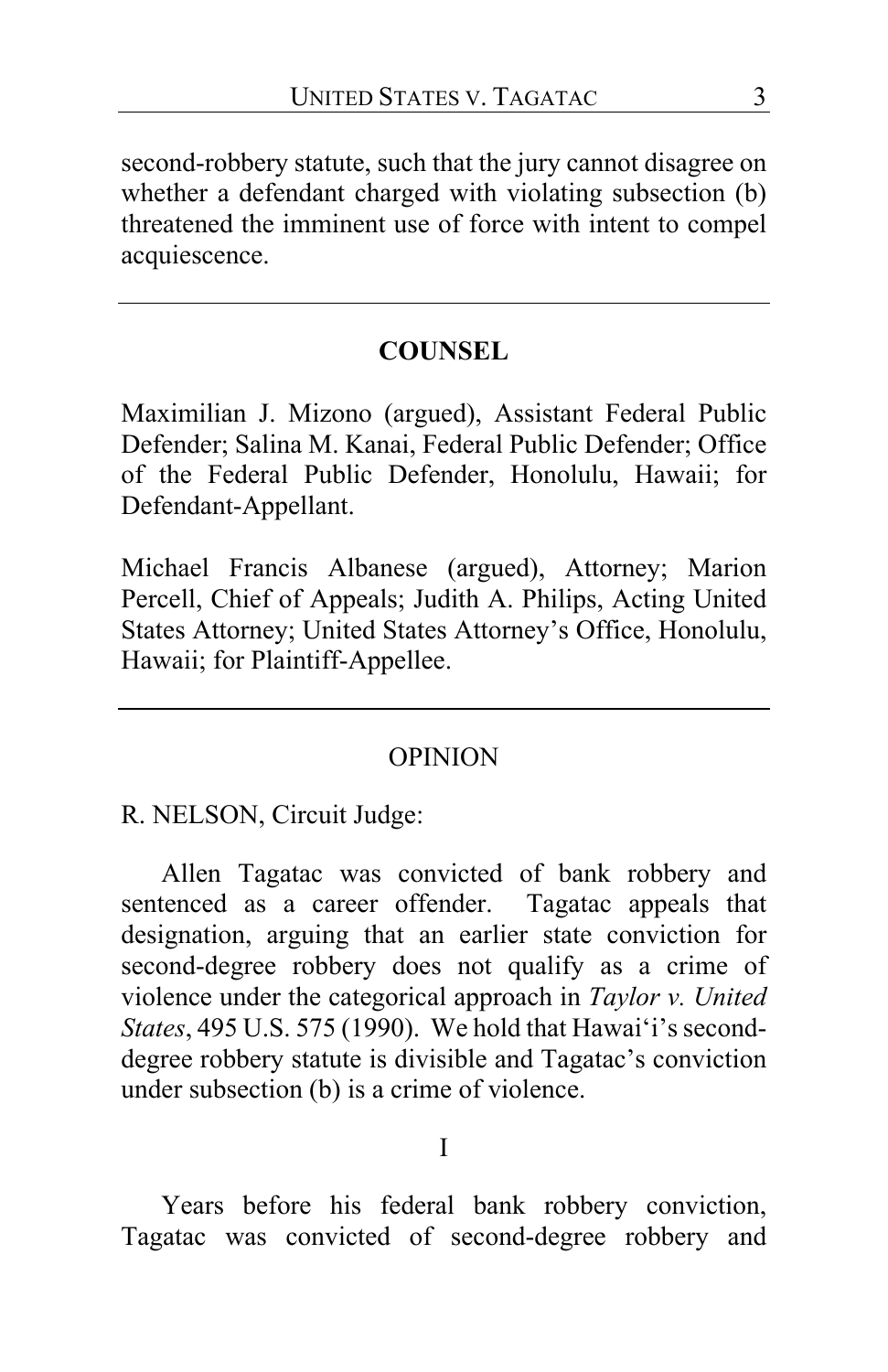second-degree assault in Hawai'i state court. When the district court sentenced Tagatac for his instant federal offense, it concluded that the prior convictions rendered him a career offender. That designation led to a ten-level increase in his offense level, with a corresponding Sentencing Guidelines range of 151 to 188 months.

Tagatac objected to the career offender determination, arguing that he did not meet the Guidelines' requirement that he have "at least two prior felony convictions of . . . a crime of violence." U.S.S.G. § 4B1.1(a)(3). He asserted that his second-degree robbery conviction was not a "crime of violence" because the statute swept too broadly to be so categorized under *Taylor*'s categorical approach.

At the time of Tagatac's second-degree robbery conviction, Hawai'i law provided that:

> (1) A person commits the offense of robbery in the second degree if, in the course of committing theft:

(a) The person uses force against the person of anyone present with the intent to overcome that person's physical resistance or physical power of resistance;

(b) The person threatens the imminent use of force against the person of anyone who is present with intent to compel acquiescence to the taking of or escaping with the property; or

(c) The person recklessly inflicts serious bodily injury upon another.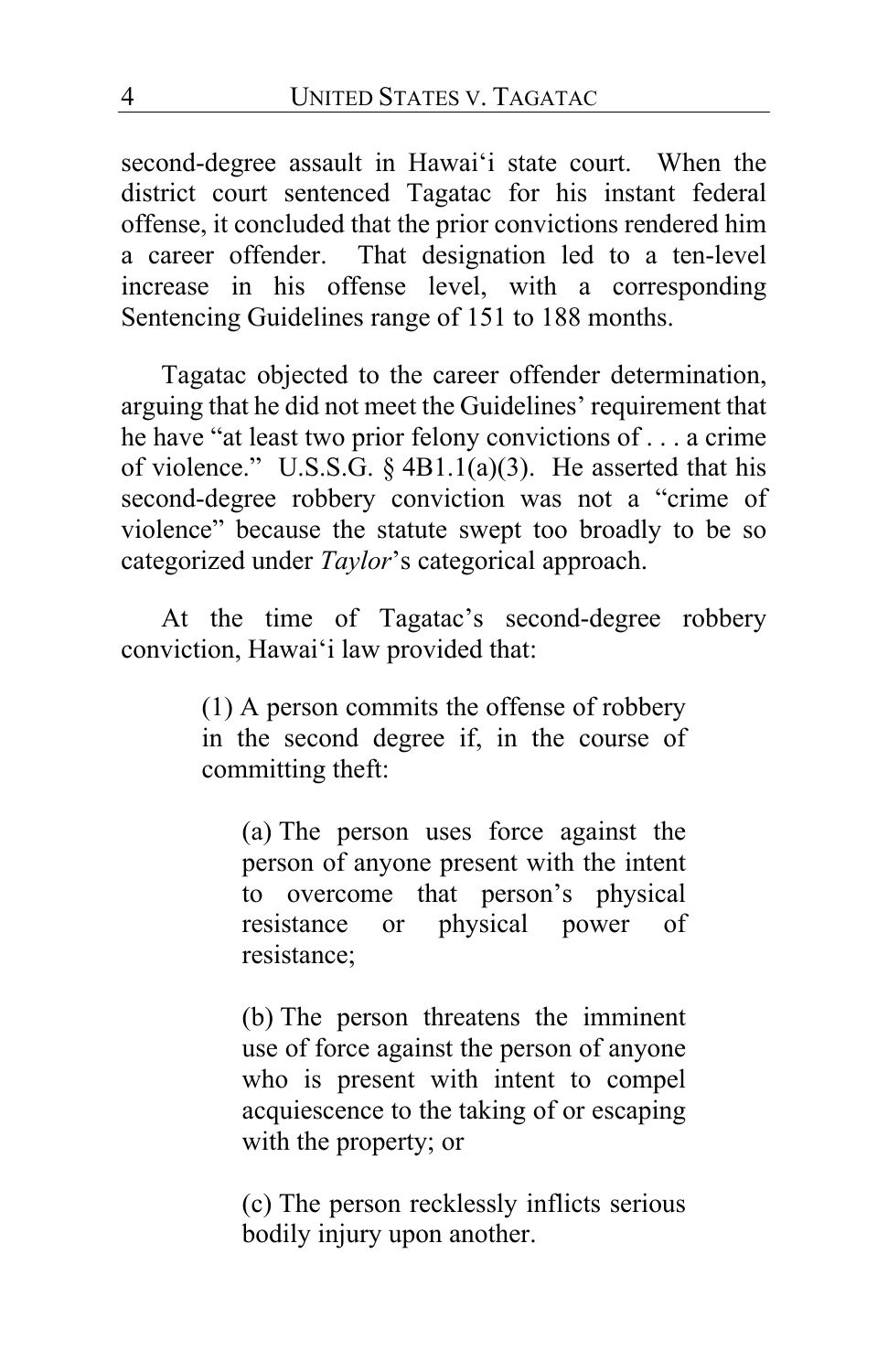(2) Robbery in the second degree is a class B felony.

#### Haw. Rev. Stat. § 708-841 (1986).

The district court found that Tagatac's second-degree robbery conviction was a crime of violence. It held that the Hawai'i statute was divisible, noting that each subsection of the statute involved unique mens rea and conduct elements and that Hawai'i courts require unanimity when a jury decides those elements. After determining that Tagatac was a career offender, the district court sentenced him to 125 months' incarceration (below the Guidelines range).

Tagatac appeals the district court's judgment, arguing that the court improperly based its career offender decision on the fact that Hawai'i requires jury unanimity.

#### II

We have jurisdiction to review Tagatac's conviction and sentence under 28 U.S.C. § 1291. "We review de novo the classification of a defendant's prior conviction for purposes of applying the Sentencing Guidelines." *United States v. Murillo-Alvarado*, 876 F.3d 1022, 1028 (9th Cir. 2017) (quoting *United States v. Coronado*, 603 F.3d 706, 708 (9th Cir. 2010)).

#### III

Tagatac argues that Hawai'i's second-degree robbery statute is not divisible and sweeps too broadly to be a crime of violence because subsection (c) criminalizes reckless conduct. *See Borden v. United States*, 141 S. Ct. 1817, 1825 (2021) (identical definition for "violent felony" in Armed Career Criminal Act does not include reckless conduct). If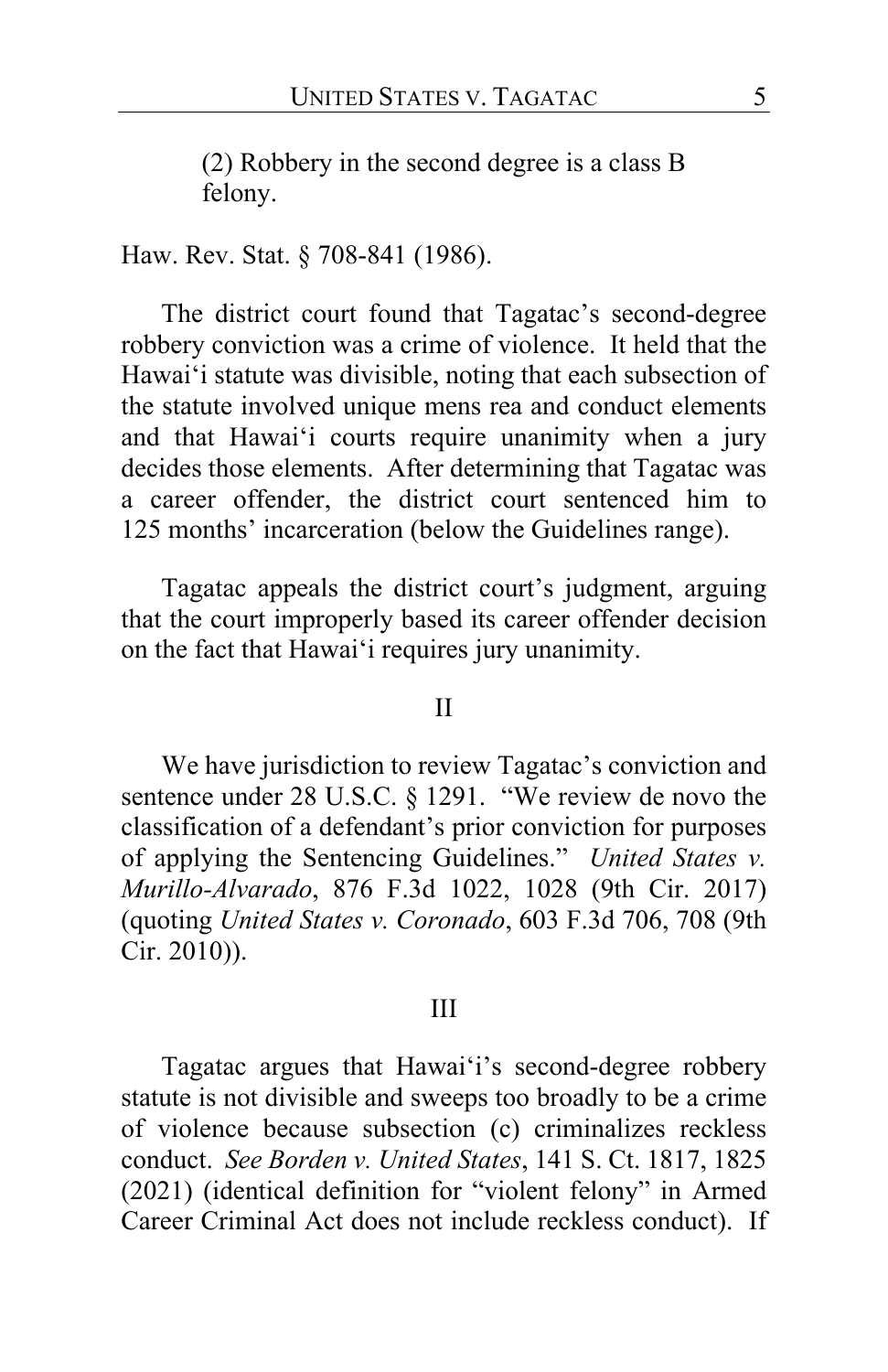the statute is divisible, he concedes that his conviction under subsection (b) is a crime of violence.

The Sentencing Guidelines state that a felony conviction is a "crime of violence" if it falls under either of two clauses. First, the conviction is a crime of violence if it "has as an element the use, attempted use, or threatened use of physical force against the person of another." U.S.S.G. § 4B1.2(a)(1). This clause, called the "elements" or "force" clause, is the focus of Tagatac's appeal. A felony conviction might also qualify as a crime of violence if it falls under the "enumerated offenses" clause, which includes "aggravated assault . . . [or] robbery." *Id.* § 4B1.2(a)(2).**[1](#page-5-0)**

To determine whether a conviction is a crime of violence, we do not look to the facts underlying the conviction. Instead, the Supreme Court requires us to employ a categorical approach that looks to the statutory definition of the offense and the fact of conviction itself. *Taylor*, 495 U.S. at 602. If the statute criminalizes conduct beyond that covered by the Guidelines—regardless of the defendant's actual conduct—the conviction is not a crime of violence. *See United States v. Brown*, 879 F.3d 1043, 1047 (9th Cir. 2018). Where a statute describes conduct on both sides of the line, we must determine whether it is divisible. If the statute describes different ways to prove a single set of elements, it is indivisible. *Mathis v. United States*, 579 U.S. 500, 504–05 (2016). In contrast, a statute is divisible if it

<span id="page-5-0"></span>**<sup>1</sup>** Although Tagatac's appeal focuses on the elements clause, the government alternatively argues that his robbery conviction qualifies as a crime of violence under the enumerated offense clause and his assault conviction qualifies under both clauses. Because we conclude that Tagatac's conviction is a crime of violence under the elements clause, we do not reach the government's alternative arguments.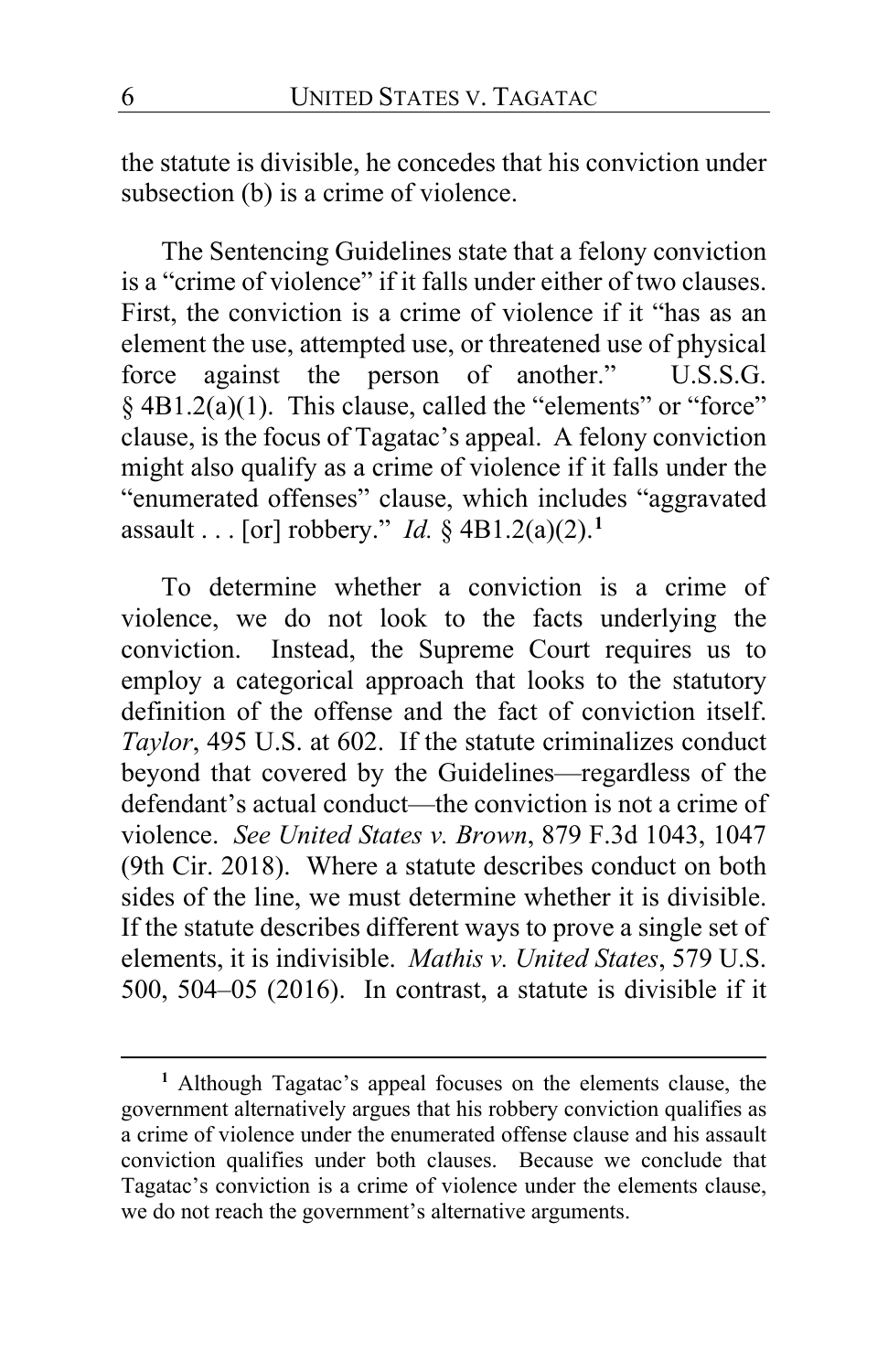lists alternative elements and thereby describes alternative crimes. *Id.* at 505–06.

If the statute is divisible, the modified categorical approach permits us to look at charging documents, jury instructions, plea agreements, colloquies, and other "equally reliable document[s]" to determine which elements underlie a defendant's conviction. *Id.* at 505–06; *Murillo-Alvarado*, 876 F.3d at 1028 (quoting *Coronado v. Holder*, 759 F.3d 977, 986 (9th Cir. 2014)). Jury instructions aid our analysis because they reveal whether a statute's subparts describe different ways to commit the same crime or separate crimes with unique elements*. See Descamps v. United States*, 570 U.S. 254, 257 (2013). If a subpart's jury instructions require unanimity, the statute is divisible because the jury must agree that the defendant's conduct fell under that subpart and we need not worry that some jurors convicted the defendant for conduct described in other parts of the statute. *Id.* at 272–73. On the other hand, instructions that do not require unanimity allow jurors to disagree on which subpart describes the defendant's conviction. *See id.* In those circumstances, the fact of conviction cannot tell us which subpart describes the defendant's conduct. *See id.*  at 273.

The divisibility question often turns on how state courts handle a particular statute. *See United States v. Martinez-Lopez*, 864 F.3d 1034, 1040 (9th Cir. 2017) (en banc). "[W]hat must be divisible are the elements of the crime, not the mode or means of proving an element." *United States v. Cabrera-Gutierrez*, 756 F.3d 1125, 1137 n.16 (9th Cir. 2014). Hawai'i courts look to the text of the statute, legislative intent, and principles of fairness under the due process clause of the Hawai'i constitution. *See State v. Jones*, 29 P.3d 351, 364–67 (Haw. 2001).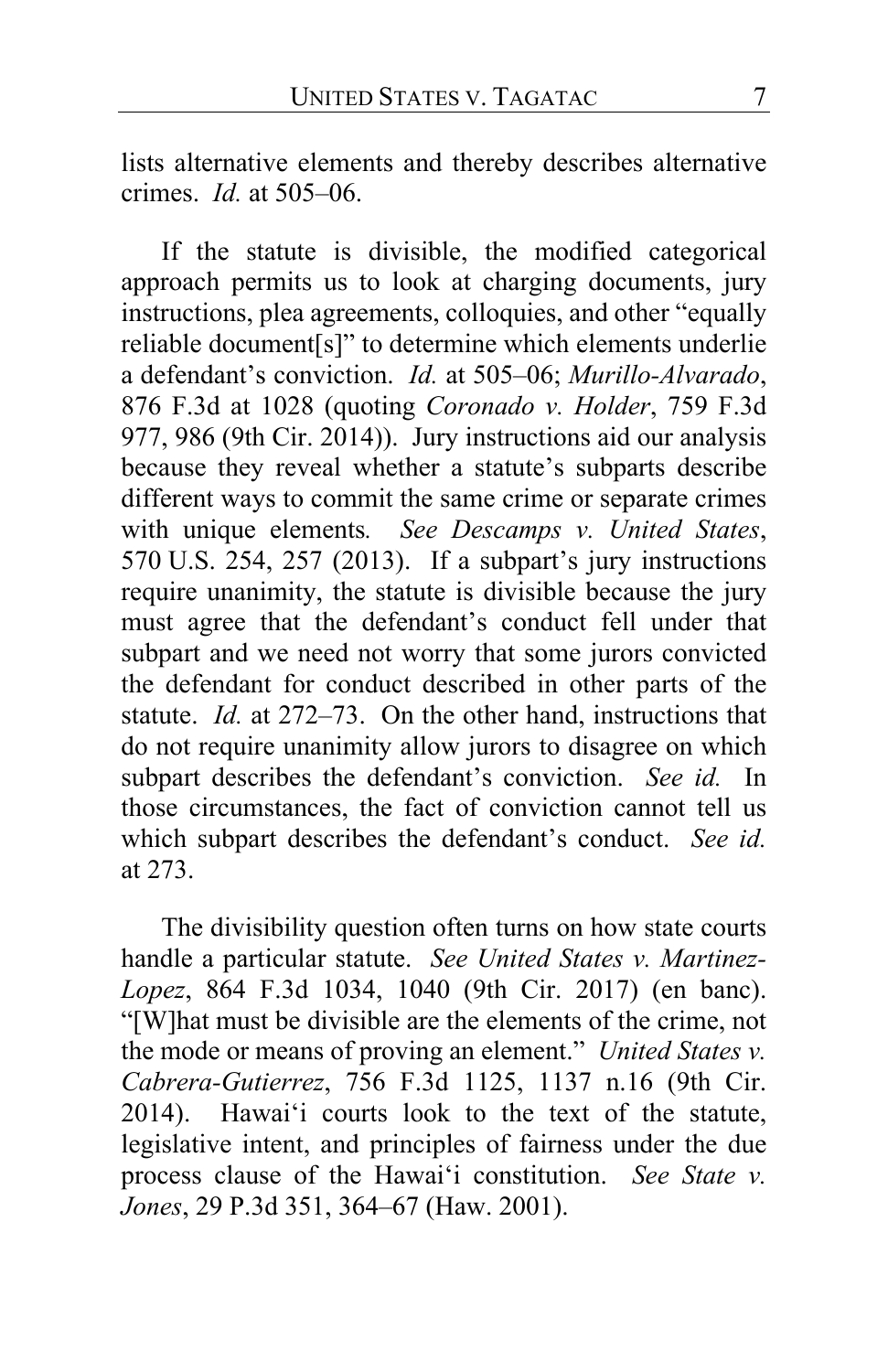To determine whether Tagatac's conviction is a crime of violence, we must decide whether the subsections in the second-degree robbery statute describe unique elements of separate offenses or different ways to commit the same offense. Fortunately, the Supreme Court of Hawai'i has weighed in on this question. In *State v. Iuli*, 65 P.3d 143, 153 (Haw. 2003), the court explained that the elements for an offense under subsection (a) are "(1) the attendant circumstances (that the defendant was in the course of committing a theft); and (2) the conduct (that the defendant used force against a person who was present with intent to overcome that person's physical resistance or physical power of resistance)." Because the conduct element of an offense under subsection (a) is described only in subsection (a)—and not in the other subsections—each subsection must describe an alternative element. A defendant is guilty of violating subsection (b) if, while committing theft, he "threatens the imminent use of force against the person of anyone who is present with intent to compel acquiescence to the taking of or escaping with the property." Haw. Rev. Stat.  $§ 708-841(1)(b)$ . But he is guilty of an offense under subsection (c) if, while committing theft, he "recklessly inflicts serious bodily injury upon another." *Id.* Because these are unique elements—not alternative means—the statute is divisible.

Although we may end our analysis with *Iuli*, we also note that our conclusion is confirmed by the jury instructions for Tagatac's offense. *See Mathis*, 579 U.S. at 505. Tagatac contends that unanimity cannot establish divisibility because Hawai'i requires jury unanimity for various reasons. We disagree. As the government readily concedes, unanimity might be required for reasons other than agreement on the elements of an offense. Even so, unanimity can establish divisibility regardless of its other purposes.